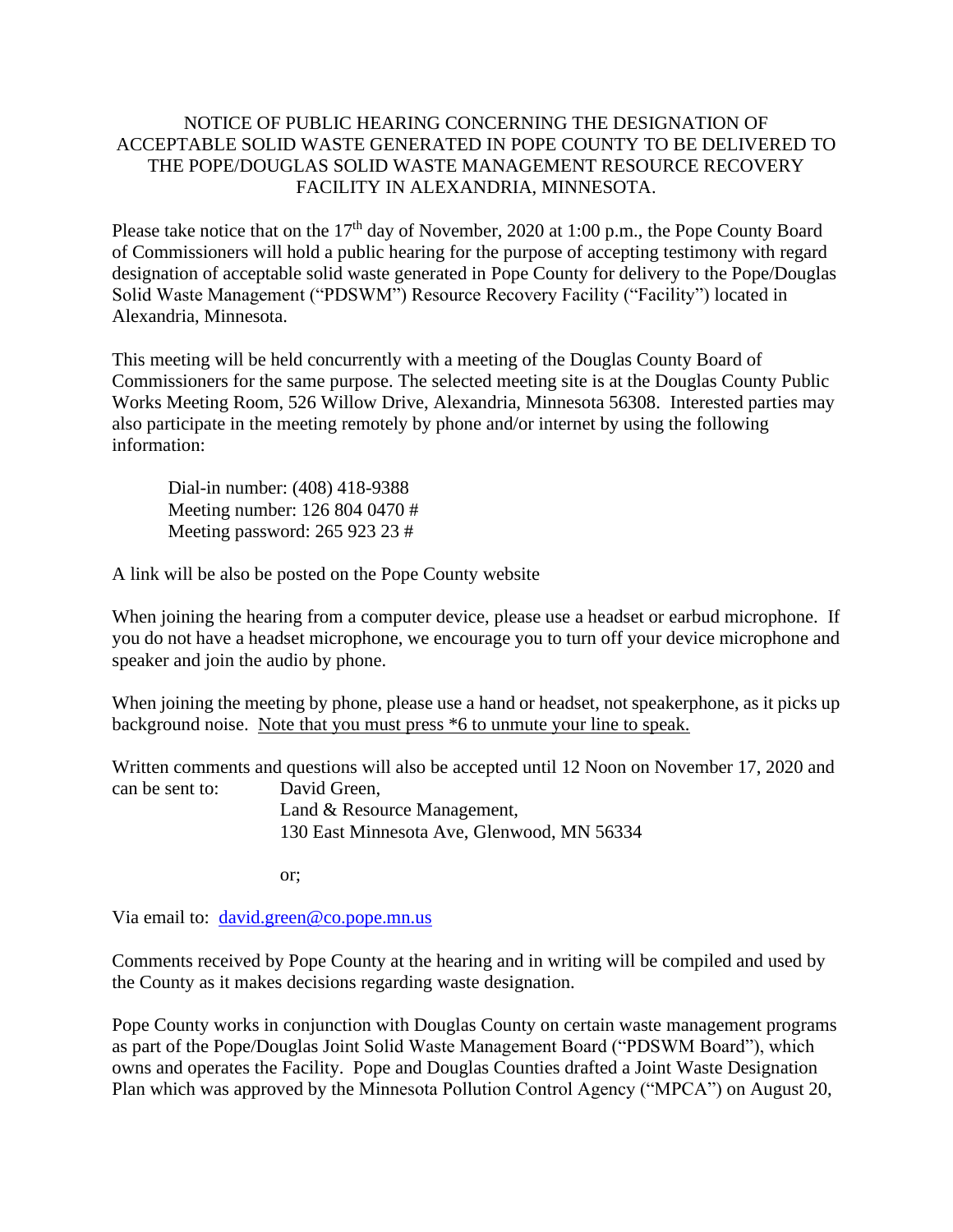2020 as being consistent with state statutes and state goals. Each county will begin implementing waste designation through the adoption of a waste designation ordinance that will be brought before each county board and the MPCA for approval at a later date. The Joint Designation Plan and other information regarding waste designation and waste management in Pope and Douglas Counties are available at [www.popedouglasrecycle.com.](http://www.popedouglasrecycle.com/)

PDSWM will attempt to negotiate waste delivery agreements with waste haulers and self-haulers for the delivery of acceptable solid waste to the PDSWM Facility. Solid waste that is acceptable at the Facility ("Acceptable Waste") delivered pursuant to a waste delivery agreement with PDSWM will be exempt from the waste designation ordinances. Haulers under contract will be able to deliver Acceptable Waste to PDSWM at a contract tipping fee ("Contract Rate") that is projected to be \$20.00/ton lower than the future standard gate fee ("Gate Rate"). PDSWM anticipates that waste designation, along with anticipated improvements to the Resource Recovery Campus, will yield an increase in the amount of solid waste processed and recycled, while reducing the amount sent to landfills.

A portion of the processed solid waste is converted to marketable energy by means of steam produced through the combustion process. This steam is supplied to the neighboring 3M Abrasives Plant, Alomere Health, and Alexandria Technical and Community College. The fee charged for steam is indexed to the cost of natural gas at the time the steam is generated. Excess steam is run through two turbine generators to produce supplemental electricity that is used at the Facility. Recyclable materials sorted from Acceptable Waste are sent to various markets and receive the market price, which varies depending upon market conditions.

Consistent with the Joint Waste Designation Plan:

- I. Waste designation will apply to the entire geographic area (service area) of Pope County.
- II. The point of delivery for Acceptable Waste subject to the designation ordinance will be the PDSWM Facility, which is located at 2115 Jefferson Street, Alexandria, MN 56308. All generators and haulers subject to designation (and not party to a waste delivery agreement with the PDSWM) will be required by the designation ordinance to deliver, or cause to be delivered, all Acceptable Waste they collect and/or generate in Douglas County to the PDSWM Facility.
- III. PDSWM plans to continue processing of Acceptable Waste at the Facility, which has been processing solid waste and recyclables for over 30 years. There, certain recyclable materials will continue be removed from the incoming Acceptable Waste, and the remainder will be processed into fuel for the Facility for energy recovery. A small portion of waste, in the form of process residue or bypass reject material, will be sent to landfills.
- IV. Waste designation will apply to all solid waste generated in Pope County that is acceptable for processing at the Facility. Acceptable Waste will not include the following:
	- A. Unacceptable Waste, which are wastes that cannot be accepted at the Facility;
	- B. Materials that are separated from solid waste and recovered for reuse in their original form or for use in manufacturing processes (this does not include the treatment of waste after collection for the purpose of composting);